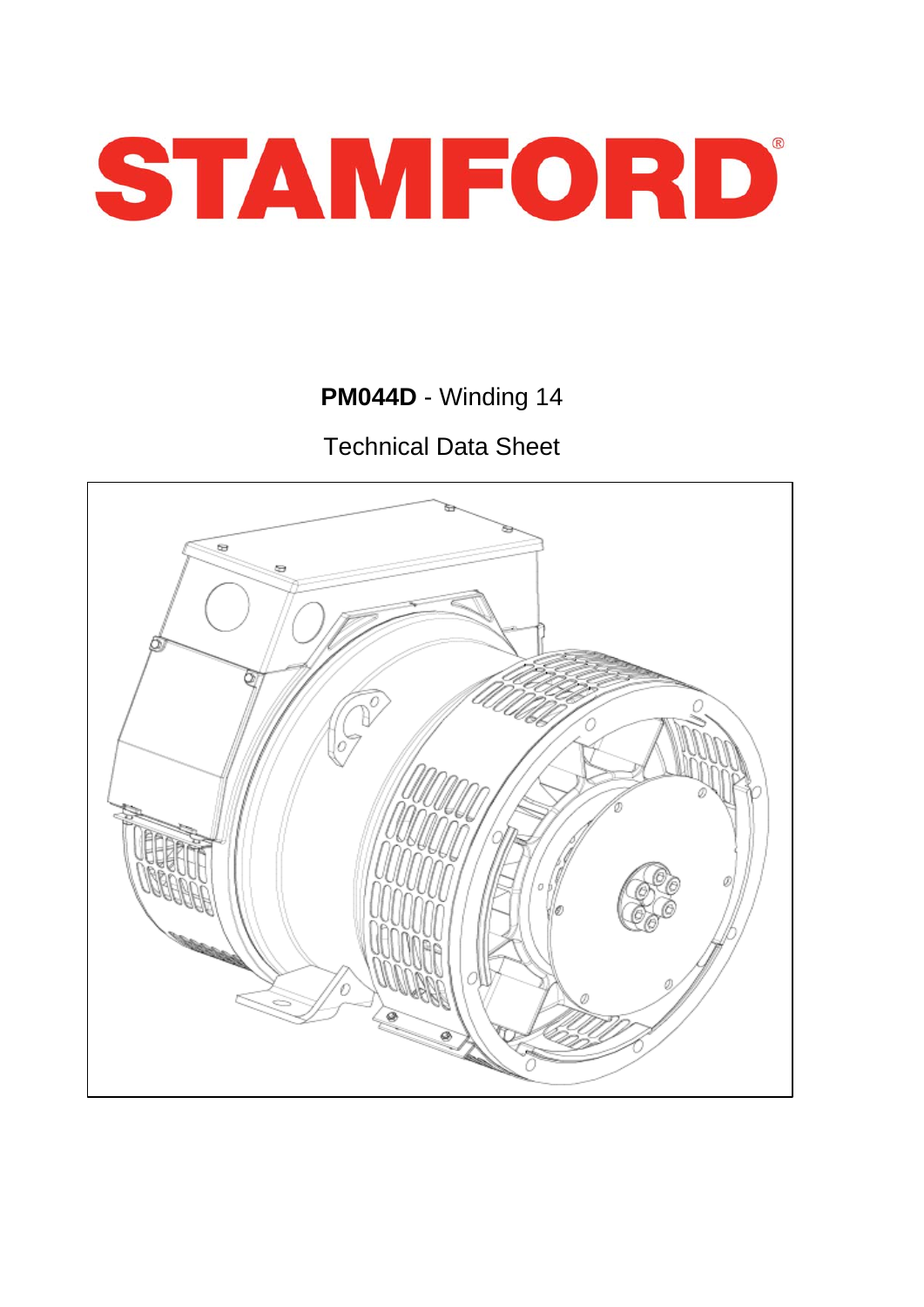## PM044D **SPECIFICATIONS & OPTIONS**



#### **STANDARDS**

Marine generators may be certified to Lloyds, DnV, Bureau Veritas, ABS, Germanischer-Lloyd or RINA.

Other standards and certifications can be considered on request.

## **VOLTAGE REGULATOR**

#### **AS480 AVR**

With this self-excited system the main stator provides power via the AVR to the exciter stator. The high efficiency semi-conductors of the AVR ensure positive build-up from initial low levels of residual voltage.

The exciter rotor output is fed to the main rotor through a three-phase full-wave bridge rectifier. The rectifier is protected by a surge suppressor against surges caused, for example, by short circuit or out-of-phase paralleling. The AS480 will support limited accessories, RFI suppession remote voltage trimmer and for the P1 range only a 'droop' Current Transformer (CT) to permit parallel operation with other ac generators.

The AVR is can be fitted to either side of the generator in its own housing in the non-drive end bracket.

## **Excitation Boost System (EBS)**

The EBS is a single, self-contained unit, attached to the non-drive end of the generator.

The EBS unit consists of the Excitation Boost Controller (EBC) and an Excitation Boost Generator (EBG). Under fault conditions, or when the generator is subjected to a large impact load such as a motor starting, the generator voltage will drop. The EBC senses the drop in voltage and engages the output power of the EBG. This additional power feeds the generator's excitation system, supporting the load until breaker discrimination can remove the fault or enable the generator to pick up a motor and drive the voltage recovery.

## **WINDINGS & ELECTRICAL PERFORMANCE**

All generator stators are wound to 2/3 pitch. This eliminates triplen (3rd, 9th, 15th …) harmonics on the voltage waveform and is found to be the optimum design for trouble-free supply of non-linear loads. The 2/3 pitch design avoids excessive neutral currents sometimes seen with higher winding pitches, when in parallel with the mains. A fully connected damper winding reduces oscillations during paralleling. This winding, with the 2/3 pitch and carefully selected pole and tooth designs, ensures very low waveform distortion.

## **TERMINALS & TERMINAL BOX**

Standard generators are 3-phase reconnectable with 12 ends brought out to the terminals, which are mounted at the non-drive end of the generator. Dedicated single phase generators are also available. A sheet steel terminal box contains provides ample space for the customers' wiring and gland arrangements. Alternative terminal boxes are available for customers who want to fit additional components in the terminal box.

## **SHAFT & KEYS**

All generator rotors are dynamically balanced to better than BS6861:Part 1 Grade 2.5 for minimum vibration in operation. Two bearing generators are balanced with a half key.

#### **INSULATION / IMPREGNATION**

The insulation system is class 'H'.

All wound components are impregnated with materials and processes designed specifically to provide the high build required for static windings and the high mechanical strength required for rotating components.

## **QUALITY ASSURANCE**

Generators are manufactured using production procedures having a quality assurance level to BS EN ISO 9001.

The stated voltage regulation may not be maintained in the presence of certain radio transmitted signals. Any change in performance will fall within the limits of Criteria 'B' of EN 61000-6-2:2001. At no time will the steady-state voltage regulation exceed 2%.

## **DE RATES**

All values tabulated on page 6 are subject to the following reductions

5% when air inlet filters are fitted.

3% for every 500 metres by which the operating altitude exceeds 1000 metres above mean sea level.

3% for every 5°C by which the operational ambient temperature exceeds 50°C.

 Note: Requirement for operating in an ambient exceeding 60°C must be referred to the factory.

5% For reverse rotation

(Standard rotation CW when viewed from DE)

*NB Continuous development of our products entitles us to change specification details without notice, therefore they must not be regarded as binding.* 

*Front cover drawing typical of product range.*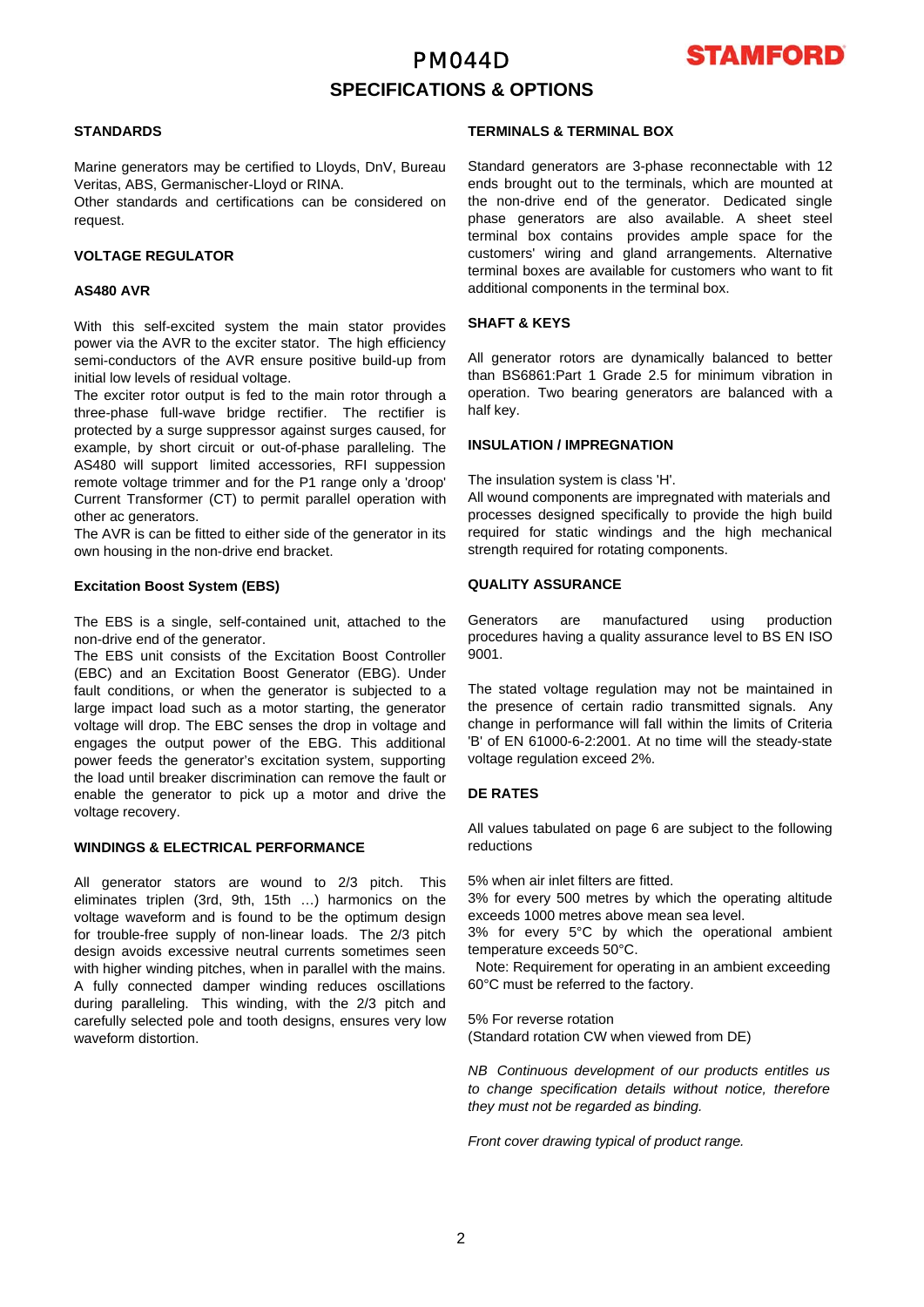## PM044D



## **WINDING 14**

| <b>CONTROL SYSTEM</b>                                 | AS480 AVR WITH EXCITATION BOOST SYSTEM (EBS)      |                    |                              |                                                                                      |                           |  |  |  |  |
|-------------------------------------------------------|---------------------------------------------------|--------------------|------------------------------|--------------------------------------------------------------------------------------|---------------------------|--|--|--|--|
| <b>VOLTAGE REGULATION</b>                             | ± 1.0%                                            |                    |                              |                                                                                      |                           |  |  |  |  |
| <b>SUSTAINED SHORT CIRCUIT</b>                        | REFER TO SHORT CIRCUIT DECREMENT CURVE (page 5)   |                    |                              |                                                                                      |                           |  |  |  |  |
| <b>INSULATION SYSTEM</b>                              | <b>CLASS H</b>                                    |                    |                              |                                                                                      |                           |  |  |  |  |
| <b>PROTECTION</b>                                     | IP <sub>23</sub>                                  |                    |                              |                                                                                      |                           |  |  |  |  |
| <b>RATED POWER FACTOR</b>                             | 0.8                                               |                    |                              |                                                                                      |                           |  |  |  |  |
| <b>STATOR WINDING</b>                                 | DOUBLE LAYER CONCENTRIC                           |                    |                              |                                                                                      |                           |  |  |  |  |
| <b>WINDING PITCH</b>                                  | <b>TWO THIRDS</b>                                 |                    |                              |                                                                                      |                           |  |  |  |  |
| <b>WINDING LEADS</b>                                  | 12                                                |                    |                              |                                                                                      |                           |  |  |  |  |
| <b>STATOR WDG. RESISTANCE</b>                         | 1.32 Ohms PER PHASE AT 22°C SERIES STAR CONNECTED |                    |                              |                                                                                      |                           |  |  |  |  |
| <b>ROTOR WDG, RESISTANCE</b>                          |                                                   | 0.437 Ohms at 22°C |                              |                                                                                      |                           |  |  |  |  |
| <b>EXCITER STATOR RESISTANCE</b>                      | 17.5 Ohms at 22°C                                 |                    |                              |                                                                                      |                           |  |  |  |  |
| <b>EXCITER ROTOR RESISTANCE</b>                       |                                                   |                    | 0.211 Ohms PER PHASE AT 22°C |                                                                                      |                           |  |  |  |  |
| <b>EBS STATOR RESISTANCE</b>                          |                                                   |                    | 12.9 Ohms at 22°C            |                                                                                      |                           |  |  |  |  |
| <b>R.F.I. SUPPRESSION</b>                             |                                                   |                    |                              | BS EN 61000-6-2 & BS EN 61000-6-4, VDE 0875G, VDE 0875N. refer to factory for others |                           |  |  |  |  |
| <b>WAVEFORM DISTORTION</b>                            |                                                   |                    |                              | NO LOAD < 1.5% NON-DISTORTING LINEAR LOAD < 5.0%                                     |                           |  |  |  |  |
| <b>MAXIMUM OVERSPEED</b>                              |                                                   |                    | 2250 Rev/Min                 |                                                                                      |                           |  |  |  |  |
| <b>BEARING DRIVE END</b>                              |                                                   |                    | BALL. 6309-2RS (ISO)         |                                                                                      |                           |  |  |  |  |
| <b>BEARING NON-DRIVE END</b>                          |                                                   |                    | BALL. 6306-2RS (ISO)         |                                                                                      |                           |  |  |  |  |
|                                                       | 1 BEARING                                         |                    |                              | 2 BEARING                                                                            |                           |  |  |  |  |
|                                                       | WITH EBS                                          |                    | WITHOUT EBS                  | WITH EBS                                                                             | WITHOUT EBS               |  |  |  |  |
| WEIGHT COMP. GENERATOR                                | 75 kg                                             |                    | 73.3 kg                      | 78 kg                                                                                | 76.3 kg                   |  |  |  |  |
| <b>WEIGHT WOUND STATOR</b>                            | 24 kg                                             |                    | 24 kg                        | 24 kg                                                                                | 24 kg                     |  |  |  |  |
| <b>WEIGHT WOUND ROTOR</b>                             | 26.31 kg                                          |                    | 24.61 kg                     | 27.32 kg                                                                             | 25.62 kg                  |  |  |  |  |
| <b>WR<sup>2</sup> INERTIA</b>                         | $0.0893$ kgm <sup>2</sup>                         |                    | $0.0876$ kgm <sup>2</sup>    | 0.0895 kgm <sup>2</sup>                                                              | $0.0878$ kgm <sup>2</sup> |  |  |  |  |
| SHIPPING WEIGHTS in a crate                           | 92 kg                                             |                    | 90.3 kg                      | 101 kg                                                                               | 99.3 kg                   |  |  |  |  |
| PACKING CRATE SIZE                                    | 71 x 51 x 67 (cm)<br>71 x 51 x 67 (cm)            |                    |                              |                                                                                      |                           |  |  |  |  |
| <b>TELEPHONE INTERFERENCE</b>                         | <b>THF&lt;2%</b>                                  |                    |                              | <b>TIF&lt;50</b>                                                                     |                           |  |  |  |  |
| <b>COOLING AIR</b>                                    | 0.135 m <sup>3</sup> /sec 286 cfm                 |                    |                              |                                                                                      |                           |  |  |  |  |
| <b>VOLTAGE SERIES STAR</b>                            | 380 / 220                                         |                    | 400 / 230                    |                                                                                      | 416 / 240                 |  |  |  |  |
| <b>KVA BASE RATING FOR REACTANCE</b><br><b>VALUES</b> | 8.3                                               |                    | 8.3                          |                                                                                      | 8.3                       |  |  |  |  |
| Xd DIR. AXIS SYNCHRONOUS                              | 1.77                                              |                    | 1.60                         |                                                                                      | 1.47                      |  |  |  |  |
| X'd DIR. AXIS TRANSIENT                               | 0.17                                              |                    | 0.15                         |                                                                                      | 0.14                      |  |  |  |  |
| X"d DIR. AXIS SUBTRANSIENT                            | 0.11                                              |                    | 0.11                         |                                                                                      | 0.10                      |  |  |  |  |
| Xq QUAD. AXIS REACTANCE                               | 0.85                                              |                    | 0.77                         |                                                                                      | 0.71                      |  |  |  |  |
| X"q QUAD. AXIS SUBTRANSIENT                           | 0.18                                              |                    | 0.16                         |                                                                                      | 0.15                      |  |  |  |  |
| XL LEAKAGE REACTANCE                                  | 0.06                                              |                    | 0.05                         |                                                                                      | 0.05                      |  |  |  |  |
| X <sub>2</sub> NEGATIVE SEQUENCE                      | 0.15                                              |                    | 0.13                         |                                                                                      | 0.12                      |  |  |  |  |
| X <sub>0</sub> ZERO SEQUENCE                          | 0.07<br>0.07                                      |                    |                              |                                                                                      | 0.06                      |  |  |  |  |
| REACTANCES ARE SATURATED                              |                                                   |                    |                              | VALUES ARE PER UNIT AT RATING AND VOLTAGE INDICATED                                  |                           |  |  |  |  |
| T'd TRANSIENT TIME CONST.                             |                                                   |                    | 0.006 s                      |                                                                                      |                           |  |  |  |  |
| T"d SUB-TRANSTIME CONST.                              |                                                   |                    | 0.002 s                      |                                                                                      |                           |  |  |  |  |
| T'do O.C. FIELD TIME CONST.                           | 0.15s                                             |                    |                              |                                                                                      |                           |  |  |  |  |
| Ta ARMATURE TIME CONST.                               | 0.007 s                                           |                    |                              |                                                                                      |                           |  |  |  |  |
| <b>SHORT CIRCUIT RATIO</b>                            | 1/Xd                                              |                    |                              |                                                                                      |                           |  |  |  |  |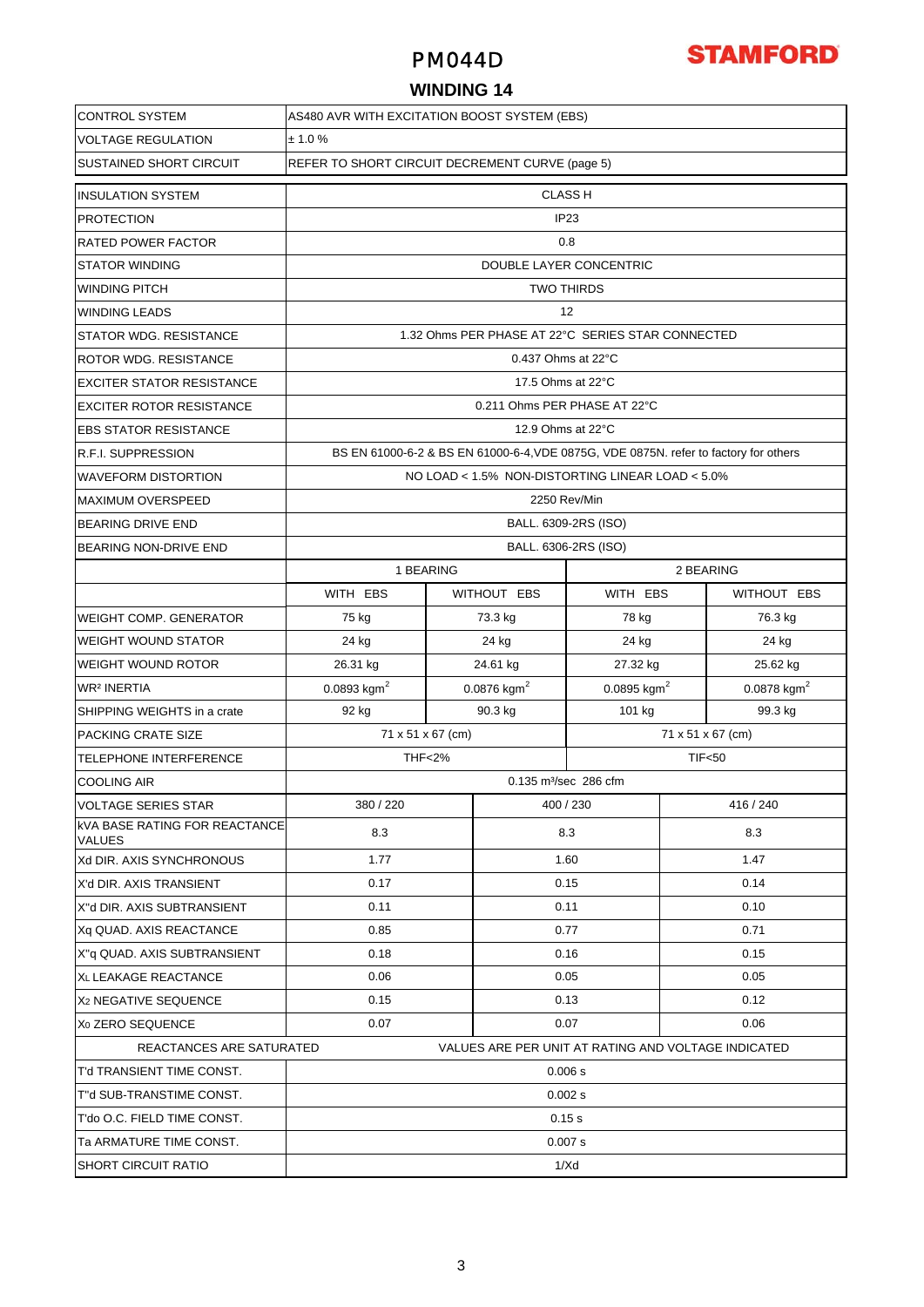

8.3 KVA



**Winding 14**



## **THREE PHASE EFFICIENCY CURVES**

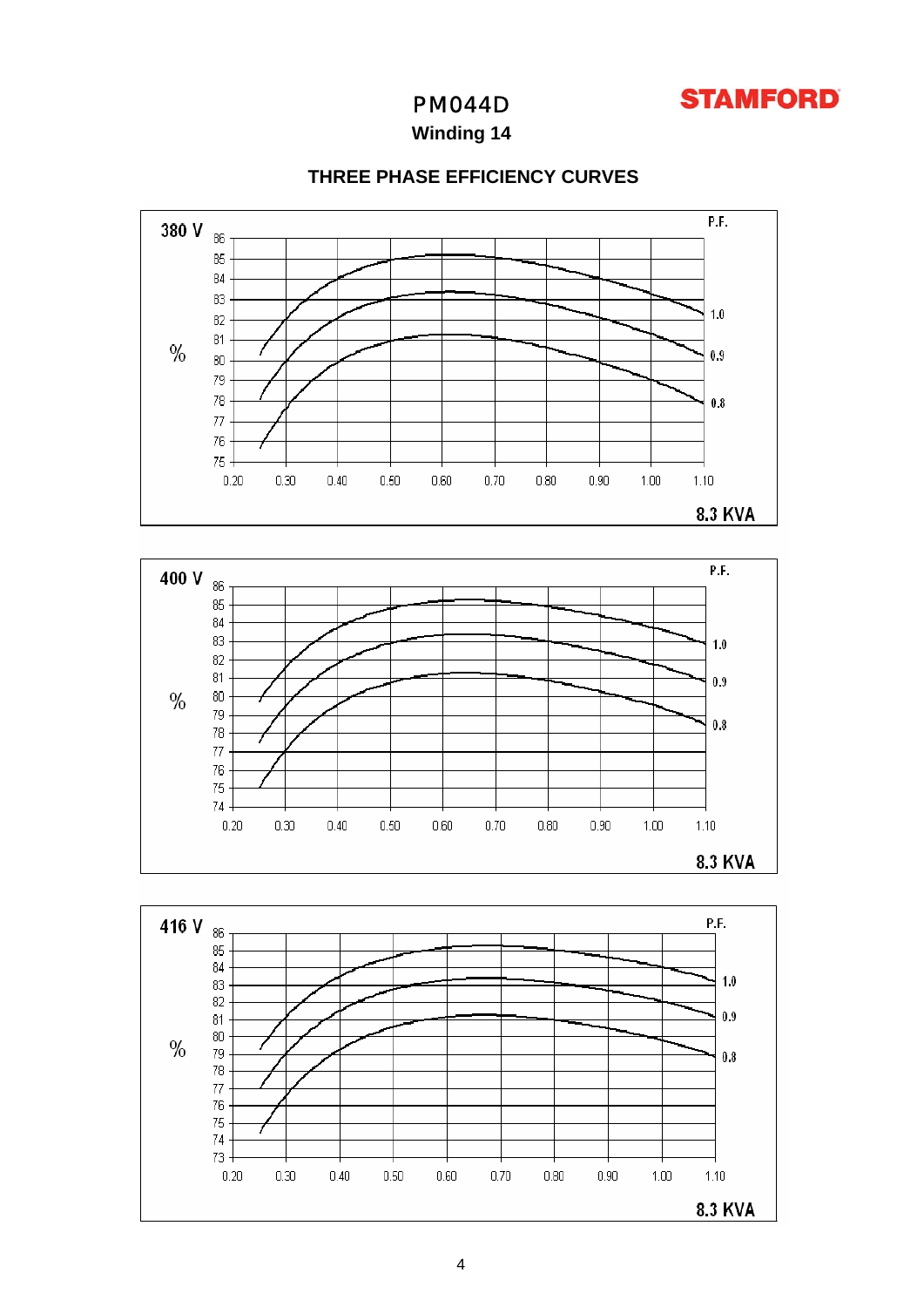PM044D

**AS480 AVR With EBS Winding 14 Locked Rotor Motor Starting Curves**



**Three-phase Short Circuit Decrement Curve. No-load Excitation at Rated Speed Based on star (wye) connection.**



Sustained Short Circuit = 60 Amps

## **Note 1**

The following multiplication factors should be used to adjust the values from curve between time 0.001 seconds and the minimum current point in respect of nominal operating voltage :

| Voltage | Factor   |
|---------|----------|
| 380     | $X$ 1.00 |
| 400     | $X$ 1.05 |
| 416     | $X$ 1.09 |

The sustained current value is constant irrespective of voltage level

## **Note 2**

The following multiplication factor should be used to convert the values calculated in accordance with NOTE 1 to those applicable to the various types of short circuit :

|         |          |                         | 3-phase   | 2-phase L-L | 1-phase L-N |
|---------|----------|-------------------------|-----------|-------------|-------------|
| Voltage | Factor   | Instantaneous           | $x$ 1.00  | x 0.87      | $x$ 1.30    |
| 380     | $X$ 1.00 | Minimum                 | $x$ 1.00  | x 1.80      | $x$ 3.20    |
| 400     | $X$ 1.05 | Sustained               | $x$ 1.00  | x 1.50      | x 2.50      |
| 416     | X 1.09   | Max. sustained duration | $10$ sec. | 5 sec.      | 2 sec.      |

All other times are unchanged